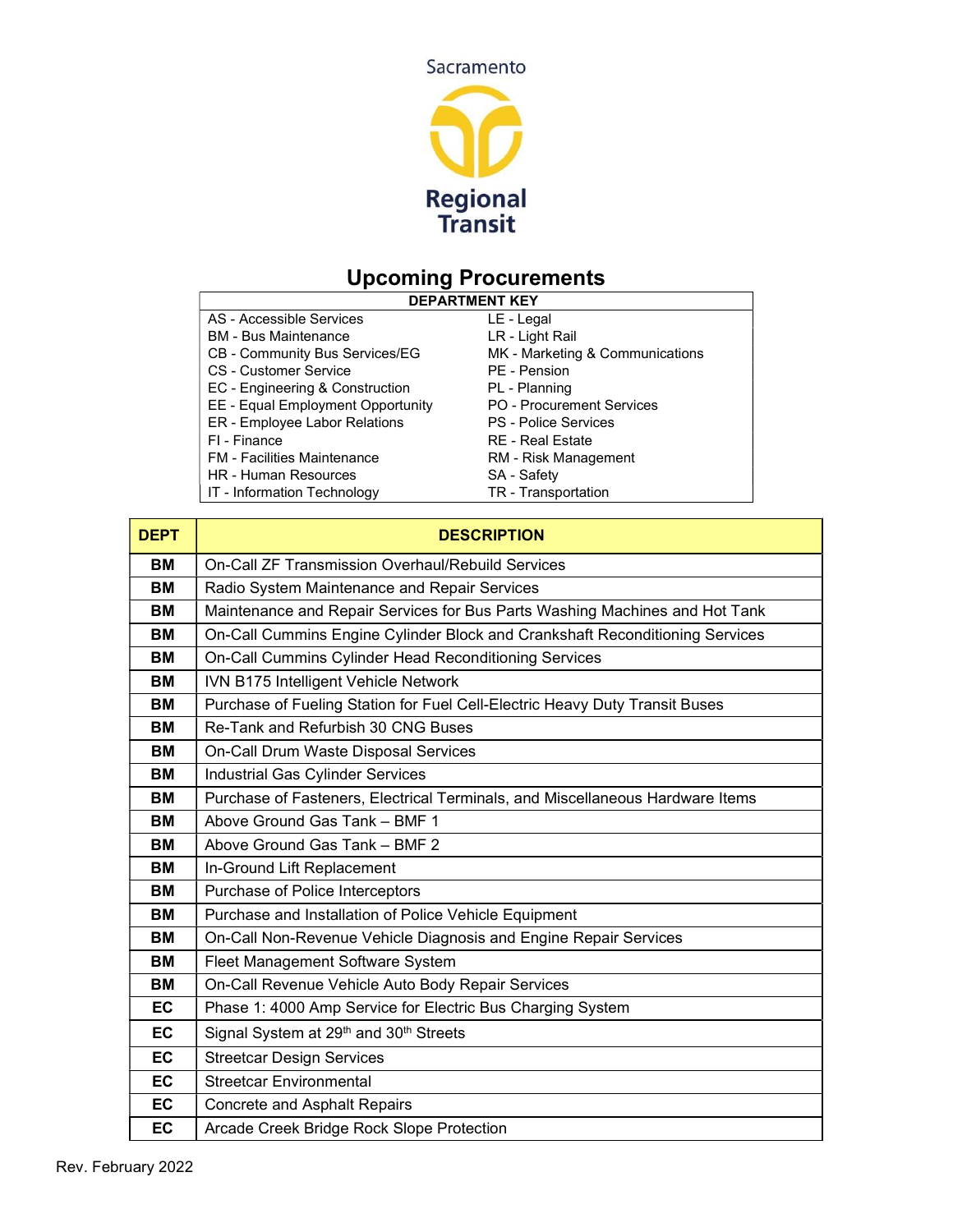| EC        | BMF1 CNG Equipment Replacement and Refurbishment                    |
|-----------|---------------------------------------------------------------------|
| EC        | Phase 2: 21Kv Service for Electric Bus Charging Station             |
| EC        | Interim Low Floor Vehicle Platform - Gold Line                      |
| EC        | <b>Light Rail Crossing Enhancements</b>                             |
| EC        | Furnish & Install Chain Link Fencing for Evergreen                  |
| EC        | Evergreen Lighting                                                  |
| EC        | <b>Bridge Inspections</b>                                           |
| EC        | Folsom Modernization Project - Side Track                           |
| <b>EC</b> | Dos Rios Station Construction Management                            |
| EE        | EEO Workplace Legal Investigation Services                          |
| <b>FI</b> | <b>Indirect Cost Allocation Plan Updates</b>                        |
| <b>FM</b> | Bird Removal, Clean-Up, and Monitoring Services                     |
| <b>FM</b> | <b>On-Call Locksmith Services</b>                                   |
| <b>FM</b> | On-Call Garage Door Repair                                          |
| <b>FM</b> | <b>On-Call Plumbing Services</b>                                    |
| <b>FM</b> | <b>Cleaning and Groundskeeping Services</b>                         |
| <b>FM</b> | Air Compressor Starter Repair                                       |
| FM        | Compressed Natural Gas Equipment Repair and Maintenance             |
| <b>FM</b> | Electrical Vehicle Charging Systems at Light Rail Park and Rides    |
| <b>FM</b> | Interior Remodels (Plumbing, HVAC, Electrical, Flooring)            |
| <b>FM</b> | On-Call Door Repair and Replacement                                 |
| <b>FM</b> | Pest Control Services on Buses and Bus Lots                         |
| <b>FM</b> | Sprinkler System Training                                           |
| FM        | <b>Alarm Monitoring</b>                                             |
| <b>FM</b> | <b>Test Fire Sprinklers</b>                                         |
| <b>FM</b> | Truck Mounted Pressure Washer Maintenance and Repair                |
| IT        | On-Call Security Camera Repair and Maintenance                      |
| IT        | Virtual Desktop License                                             |
| IT        | <b>SAP Operational Support</b>                                      |
| IT        | Switches, Routers, and Servers                                      |
| IT        | Laptops and Desktop Computers                                       |
| IT        | Video Wall Display System                                           |
| IT        | <b>Cybersecurity Consulting Services</b>                            |
| IT        | Computer-Aided Dispatch/Onboard Announcement /Digital Signage       |
| LE        | <b>Court Reporting Services</b>                                     |
| LE        | Subpoena Services                                                   |
| <b>LR</b> | <b>Common Hardware Restocking Services</b>                          |
| <b>LR</b> | Enhanced Employee Protection Warning System (Roadway Worker)        |
| <b>LR</b> | <b>On-Call Tree Trimming Services</b>                               |
| <b>LR</b> | <b>LRV Seat Reupholstery Services</b>                               |
| <b>LR</b> | On-Call Fencing Inspection and Repair Services                      |
| LR        | <b>Ultrasonic Rail Flaw Testing</b>                                 |
| <b>LR</b> | Logic Change for Vital Harmon Logic Controller (VHLC) Processor     |
| <b>LR</b> | Paint VOC Emissions Tracking and Reporting Services                 |
| <b>LR</b> | On-Call Testing, Repairs and Preventative Maintenance of Generators |
| LR        | <b>Light Rail Annual Tool Calibration Services</b>                  |
| <b>LR</b> | <b>Emergency Towing and Roadside Assistance</b>                     |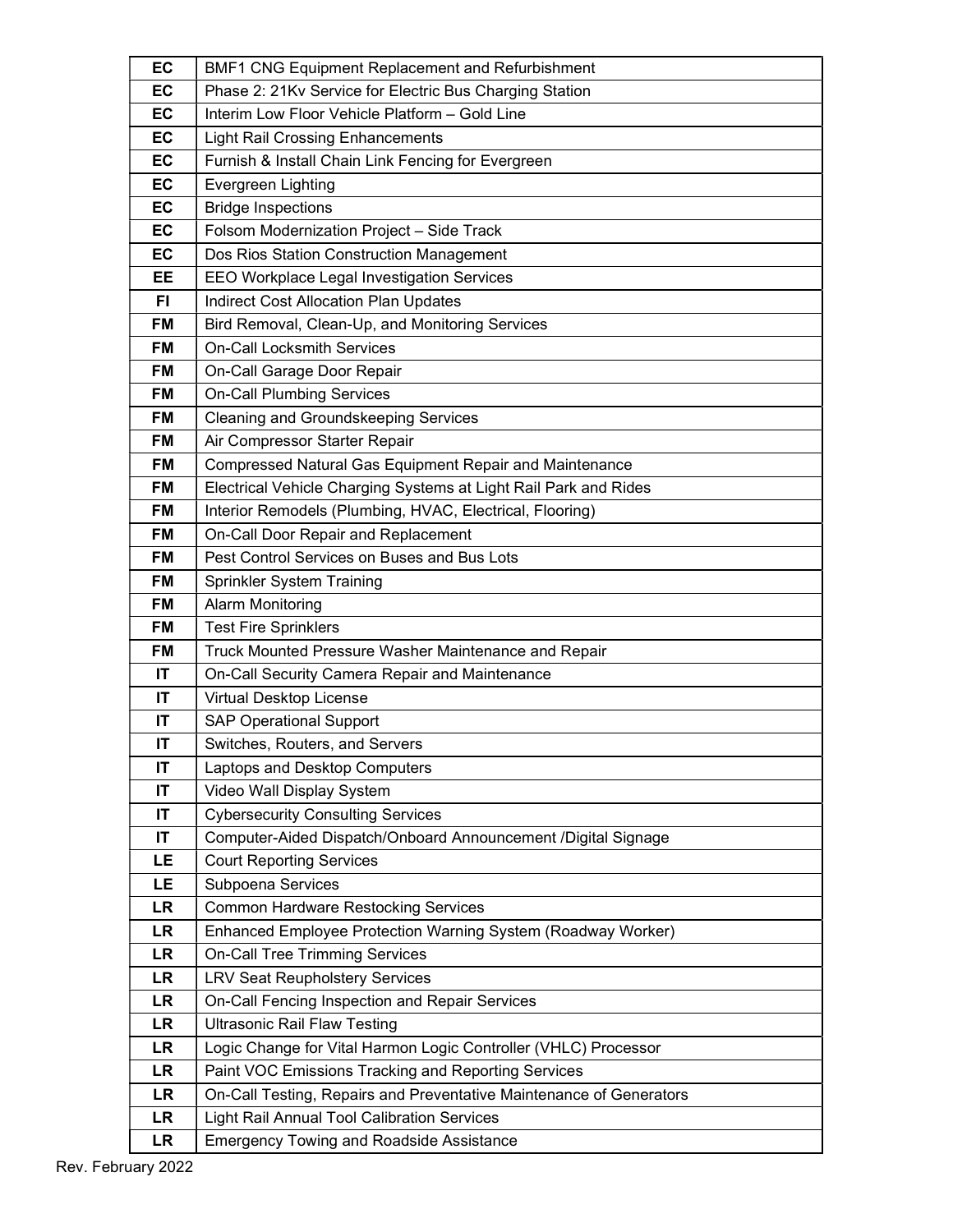| <b>LR</b> | <b>Track Geometry Testing</b>                                     |
|-----------|-------------------------------------------------------------------|
| MK.       | On-Call Videography Services                                      |
| MK.       | <b>Pocket Timetable Processing Services</b>                       |
| MK.       | <b>Transit Mobile App Consolidation</b>                           |
| MK.       | <b>State Lobbying Services</b>                                    |
| MK.       | <b>Food Truck Coordinator</b>                                     |
| MK.       | Printing of Bus & Light Rail Pocket Timetables                    |
| PE.       | <b>Actuarial Services for Retirement Boards</b>                   |
| PE.       | <b>Retirement Board Legal Support Services</b>                    |
| <b>RE</b> | <b>Appraisal Services</b>                                         |
| <b>RE</b> | Florin Road Transit Oriented Development (TOD)                    |
| <b>RE</b> | <b>Title Services</b>                                             |
| <b>RM</b> | Risk Management Information System (Software)                     |
| RM        | General Liability and Workers' Compensation Claims Audit Services |
| RM        | <b>Outside Legal Services</b>                                     |
| TR.       | Purchase of Employee Uniforms                                     |

# Frequent Supply Purchases by Department

| BM                            | Lubricants, Nitrile Powder-Free Gloves, Bus Parts, Auto Parts, Bulk Oil, Coolant,<br>Alkaline Standard Batteries, Small Tools |
|-------------------------------|-------------------------------------------------------------------------------------------------------------------------------|
| FM                            | Specialty Bulbs, Equipment Rentals                                                                                            |
| IT                            | Peripherals, Software Support and Maintenance, Licensing Renewals                                                             |
| <b>SA</b>                     | PPE (gloves, masks, wipes)                                                                                                    |
| LR                            | Gear Oil, Bottled Water, Sand, Simple Green, Trash Liners, ZEP Cleaning Products                                              |
| <b>PO</b>                     | Copier Paper, Letterhead, Envelopes, Bottled Water                                                                            |
| <b>General Administration</b> | Security Envelopes, Printing, Embroidered Polos and T-Shirts, Promo Items, Fare<br>Media                                      |

# General Project Descriptions

# Bus Stop Improvements

Work may include: i-stops, infrastructure work such as concrete repair, demolition, earthwork, fencing, pavement extension, light post installation and/or relocation, tree relocation, trash receptacles, installing detectable warning tiles, etc.

#### Light Rail Station Improvements

Work may include concrete, demolition, earthwork, fencing, pavement extension, light post installation and/or relocation, tree relocation, irrigation adjustments, adjusting miscellaneous boxes to grade, traffic control, installing detectable warning tiles, weed abatement, etc.

#### Light Rail Miscellaneous

Work includes forklift service, Hi-rail equipment repair, welding, substation A/C repairs, non-revenue automotive parts, midlife non-destructive testing, tool calibration, miscellaneous electrical hardware, miscellaneous hardware, filters, bulbs/lamps and UTDC projects.

#### Rail Modernization – 15-Minute Service to Folsom (Gold Line)

The Gold Line Side Track construction for the Rail Modernization 15-Minute Service to Folsom project will enable increased service frequencies on the Gold Line between Sunrise and Historic Folsom light rail stations by extending existing double track approximately 1 mile to just beyond Hazel Station (Rancho Cordova Segment) and adding passing track (side track) from Parkshore to Bidwell (Folsom segment), approximately  $\frac{3}{4}$  mile. This will allow service frequencies to increase from 30 minutes to 15 minutes.